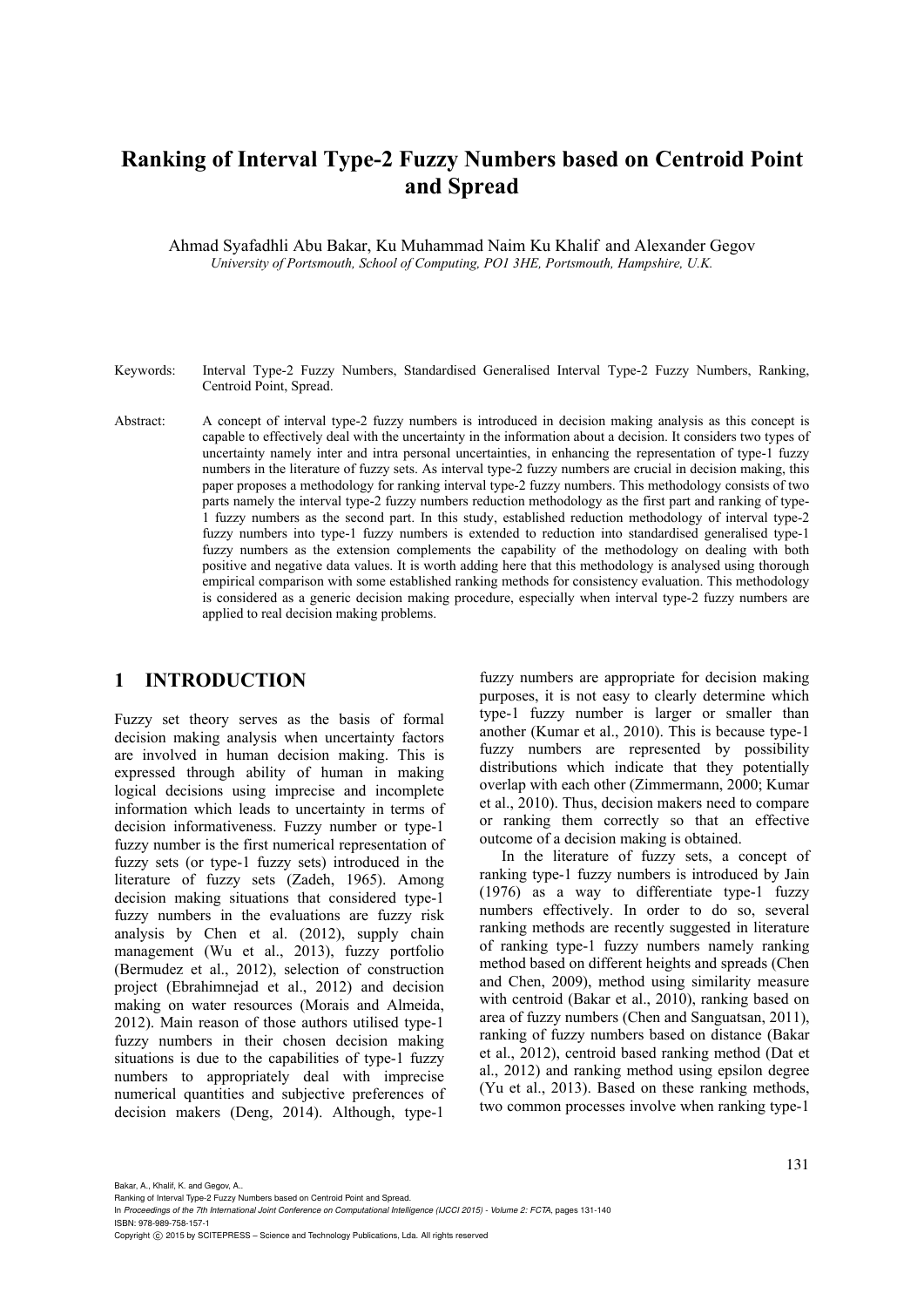fuzzy numbers are identified. They are evaluation of each type-1 fuzzy number considered and comparison among type-1 fuzzy numbers under consideration.

In a recent research work by Bakar and Gegov (2014), a new ranking of type-1 fuzzy numbers method is proposed where the method utilises two intuition based approaches namely the centroid point and spread (*CPS*). The capabilities of this method in ranking type-1 fuzzy numbers are shown when the method effectively solved many main problems of type-1 fuzzy numbers faced by recently established ranking methods of Kumar et al. (2010), Chen and Chen (2009), Chen and Sanguatsan (2011) and Dat et al. (2012) in embedded fuzzy numbers of different spread, ranking embedded fuzzy numbers of different shapes but having same centroid and embedded normal and non-normal fuzzy numbers respectively. Even though, the *CPS* ranking method capable to solve all shortcomings faced by the established ranking methods, limitation of type-1 fuzzy number to adequately representing the uncertainty affects the role played by methods developed for ranking type-1 fuzzy numbers, including the *CPS* ranking method when dealing with complex decision making.

Due to this, issue regarding the representation adequacy of type-1 fuzzy numbers on the uncertainty becomes one of the crucial problems in decision making environment (Zadeh, 1975; Wallsten and Budescu, 1995). According to Zadeh (1975) and Wallsten and Budescu (1995), there are two kinds of uncertainties that are supposedly related to linguistic characteristics which are often used in human decision making namely the intrapersonal uncertainty and inter-personal uncertainty. Nonetheless, only one kind of uncertainty which is the intra-personal uncertainty is considered in the representation of type-1 fuzzy numbers. Thus, a concept of type-2 fuzzy sets is introduced by Zadeh (1975) in the literature of fuzzy sets as the extension of type-1fuzzy sets with capability of representing both kinds of uncertainty appropriately.

If the numerical representation for type-1 fuzzy set is called type-1 fuzzy number (Tsoukalas and Urigh, 1997), then the numerical representation for type-2 fuzzy set is known as type-2 fuzzy number (Coupland and John, 2003). As far as the investigations on utilising type-2 fuzzy numbers are concerned, many decision making problems are solved such as radiographic tibia image clustering (John, 2000), signal processing problem (Nagy and Takács, 2008), pattern recognition (Wu and Mendel, 2009) and oversea minerals investment problem (Hu et al., 2013).

Even though, type-2 fuzzy number is better than type-1 fuzzy number in terms of uncertainty representation (Agüero and Vargas, 2007), less coverage on type-2 fuzzy numbers are given in the literature of fuzzy sets. Therefore, this paper suggests a methodology for ranking interval type-2 fuzzy numbers where the first part covers on the reduction of interval type-2 fuzzy numbers into type-1 fuzzy numbers and the second part is on the application of the *CPS* ranking method (Bakar and Gegov, 2014). It is worth mentioning here that interval type-2 fuzzy numbers is used in this methodology, instead of type-2 fuzzy number as it is viewed as a special case and requires less computational works (Hu et al., 2013). Along with this study, an extension of interval type-2 fuzzy numbers into standardised generalised interval type-2 fuzzy numbers is introduced for the first time in the literature of fuzzy sets due to the fact that the extension creates generic representation for established interval type-2 fuzzy numbers which are suitable for generic decision making purposes.

The remainder of the paper is organised as follows: Section 2 discusses the theoretical prelimnaries, Section 3 views on the proposed work. Validation of the proposed work is given in Section 4 and at last, a conclusion is made in section 5.

# **2 THEORETICAL PRELIMINARIES**

### **2.1 Type-1 Fuzzy Sets**

A type-1 fuzzy set  $A_i$  in a universe of discourse  $X$  is characterised by a membership function  $\mu_A(x)$  which

maps each element  $x$  in  $X$  such that  $x$  is real number in the interval [0, 1] (Cheng, 1998).

Membership function for  $A_i$ ,  $\mu_A(x)$  is given as

$$
A_i = \left\{ (x, \mu_{A_i}(x)) | \mu_{A_i}(x) \in [0, 1] \forall x \in X \right\}
$$
 (1)

When type-1 fuzzy set is in the numerical representation, hence it is called as type-1 fuzzy numbers with membership function shown as follows.

$$
\mu_{A_i}(x) = (a_{i1}, a_{i2}, a_{i3}, a_{i4}) = \begin{cases} \frac{x - a_{i1}}{a_{i2} - a_{i1}} & \text{if } a_{i1} \le x \le a_{i2} \\ 1 & \text{if } a_{i2} \le x \le a_{i3} \\ \frac{a_{i4} - x}{a_{i4} - a_{i3}} & \text{if } a_{i3} \le x \le a_{i4} \\ 0 & \text{otherwise} \end{cases}
$$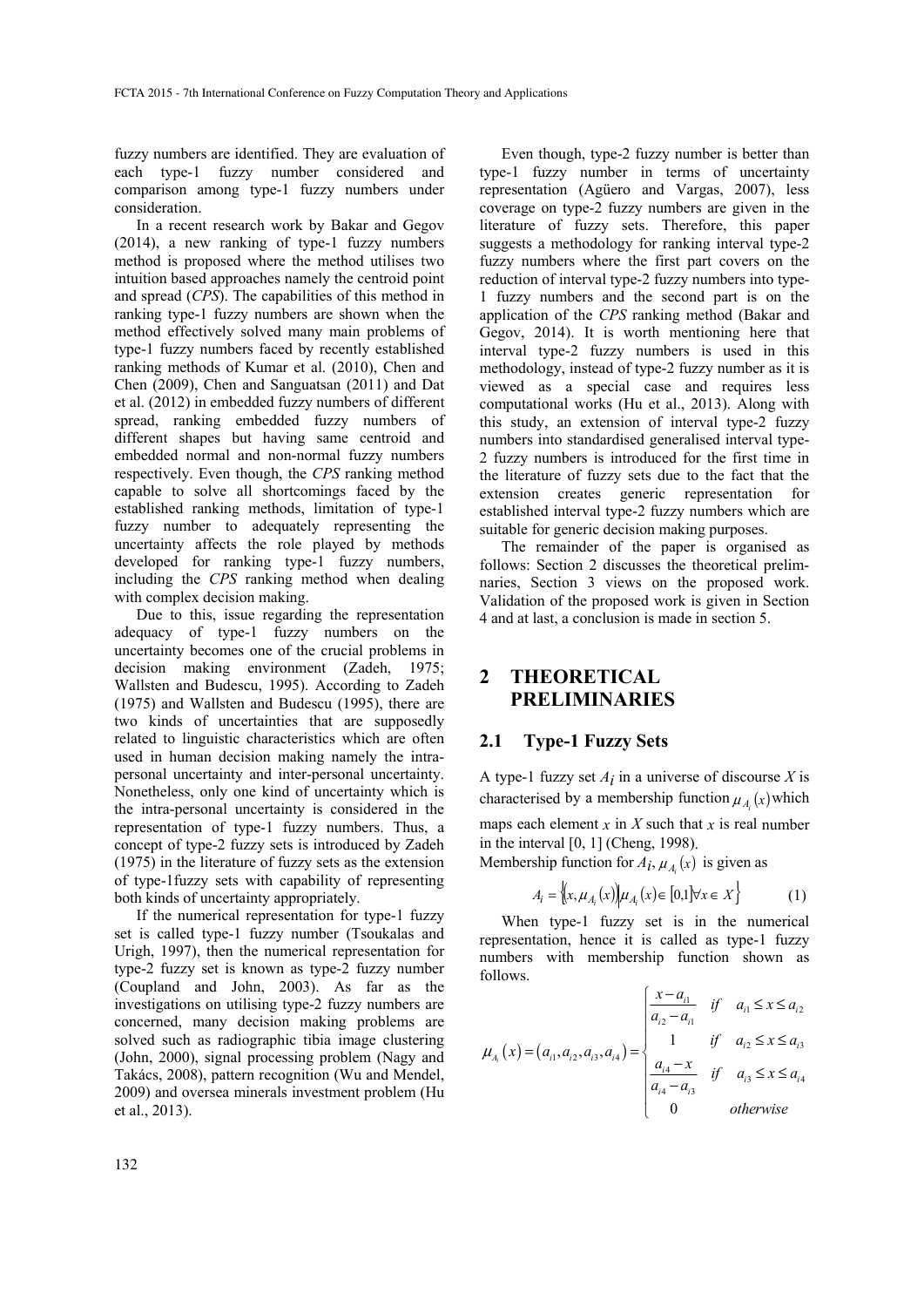

Figure 1: Type-1 trapezoidal fuzzy number.

For a type-1 trapezoidal fuzzy numbers as in Figure 1, if  $a_{i2} = a_{i3}$ , then the type-1 fuzzy number is in the form of type-1triangular fuzzy number. Whereas, if  $a_{i1} = a_{i2} = a_{i3} = a_{i4}$  for both type-1 triangular and type-1 trapezoidal fuzzy numbers, then both type-1 fuzzy numbers are said to be in the form of type-1 singleton fuzzy number. Length between  $a_{i1}$  and  $a_{i4}$  is known as the support of the type-1fuzzy numbers (Chen and Chen, 2009).

#### **2.2 Standardised Generalised Type-1 Fuzzy Numbers**

If type-1 fuzzy number  $A_i$  has the property such that  $-1 \le a_{i1} \le a_{i2} \le a_{i3} \le a_{i4} \le 1$ , then  $\tilde{A}_i$  is called a standardised generalised type-1 trapezoidal fuzzy number (Chen and Chen, 2009) and is denoted as

$$
\widetilde{A}_i = \left(\widetilde{a}_{i1}, \widetilde{a}_{i2}, \widetilde{a}_{i3}, \widetilde{a}_{i4}; w_{\widetilde{A}_i}\right)
$$

Furthermore, if  $\tilde{a}_{i2} = \tilde{a}_{i3}$  then  $\tilde{A}_i$  is known as a standardised generalised type-1 triangular fuzzy number. Any type-1 fuzzy numbers are transformed into a standardised generalised type-1 fuzzy numbers by normalisation step which is described in (2).

$$
\widetilde{A}_{i} = \left(\frac{a_{i1}}{|k|}, \frac{a_{i2}}{|k|}, \frac{a_{i3}}{|k|}, \frac{a_{i4}}{|k|}; w_{\widetilde{A}_{i}}\right)
$$
\n
$$
= \left(\widetilde{a}_{i1}, \widetilde{a}_{i2}, \widetilde{a}_{i3}, \widetilde{a}_{i4}; w_{\widetilde{A}_{i}}\right)
$$
\n(2)

where  $|k| = \max(a_{i1}, a_{i2}, a_{i3}, a_{i4})$ 

It should be noted here that the normalisation process in equation (2), only the components of type-1 fuzzy numbers are changed where *ai*1, *ai*2, *ai*3,  $a_{i4}$  are changed to  $\tilde{a}_{i1}, \tilde{a}_{i2}, \tilde{a}_{i3}, \tilde{a}_{i4}$  while the height of the type-1 fuzzy number remains unchanged (Chen and Chen, 2009).

#### **2.3 Type-2 Fuzzy Sets**

If  $P(U)$  is the set for fuzzy set *U*, then a type-2 fuzzy set  $A'_i$  in universe of discourse  $X$  is characterised by membership grades which are fuzzy (Zadeh, 1975). This implies that  $\mu_{A}$  (*x*) is a fuzzy set in *U* for all *x* given as

$$
A'_{i} = \{(x, \mu_{A'_{i}}(x)) | \mu_{A'_{i}}(x) \in P(U) \forall x \in X \} (3)
$$

This follows that  $\forall x \in X \exists J_x \subseteq U$  such that  $\mu_{A'_i}(x) : J_x \to U$ . Using equation (1), the following is obtained.

$$
\mu_{A'_i}(x) = \left\{ (u, \mu_{A'_i}(x)(u)) \middle| \mu_{A'_i}(x)(u) \in U \forall u \in J_x \subseteq U \right\} \tag{4}
$$

where  $X$  and  $J_x$  are the primary domain and primary membership of *x* respectively while *U* and  $\mu_{A}$  (*x*) are the secondary domain and secondary membership of *x* (Greenfield and Chiclana, 2013).

Using (3) and (4), the following is obtained.

$$
A'_{i} = \left\{ \left\{ x, \left( u, \mu_{A'_{i}}(x)(u) \right) \right\} \middle|_{A'_{i}}(x)(u) \in U, \forall x \in X \land \forall u \in J_{x} \subseteq U \right\} (5)
$$

#### **2.4 Interval Type-2 Fuzzy Sets**

According to Greenfield and Chiclana (2013), an interval type-2 fuzzy set is a type- 2 fuzzy set whose secondary membership grades are all 1. Thus, in the case of interval, equation (5) can be reduced to the following equation (6).

$$
A'_{i} = \{(x, (u, 1)), \forall x \in X \land \forall u \in J_{x} \subseteq U\}
$$
 (6)

Therefore, based on equations (1) and (3), the interval type-2 fuzzy set is called a trapezoidal interval type-2 fuzzy set when upper membership function (secondary) and lower membership function (primary) are depicted as

$$
\hat{A}_i = \left[ \left( \hat{a}_{i1}^U, \hat{a}_{i2}^U, \hat{a}_{i3}^U, \hat{a}_{i4}^U; 1 \right) \left( \left( \hat{a}_{i1}^L, \hat{a}_{i2}^L, \hat{a}_{i3}^L, \hat{a}_{i4}^L; w_{\hat{a}_i}^L \right) \right) \right]
$$
(7)

where  $\hat{a}_{ij}^U$ ,  $j = 1,2,3,4$  and  $\hat{a}_{ij}^L$ ,  $j = 1,2,3,4$  are secondary and primary membership functions values for  $\hat{A}_i$ .

Therefore, the numerical domain representation of trapezoidal interval type-2 fuzzy number is illustrated as follows,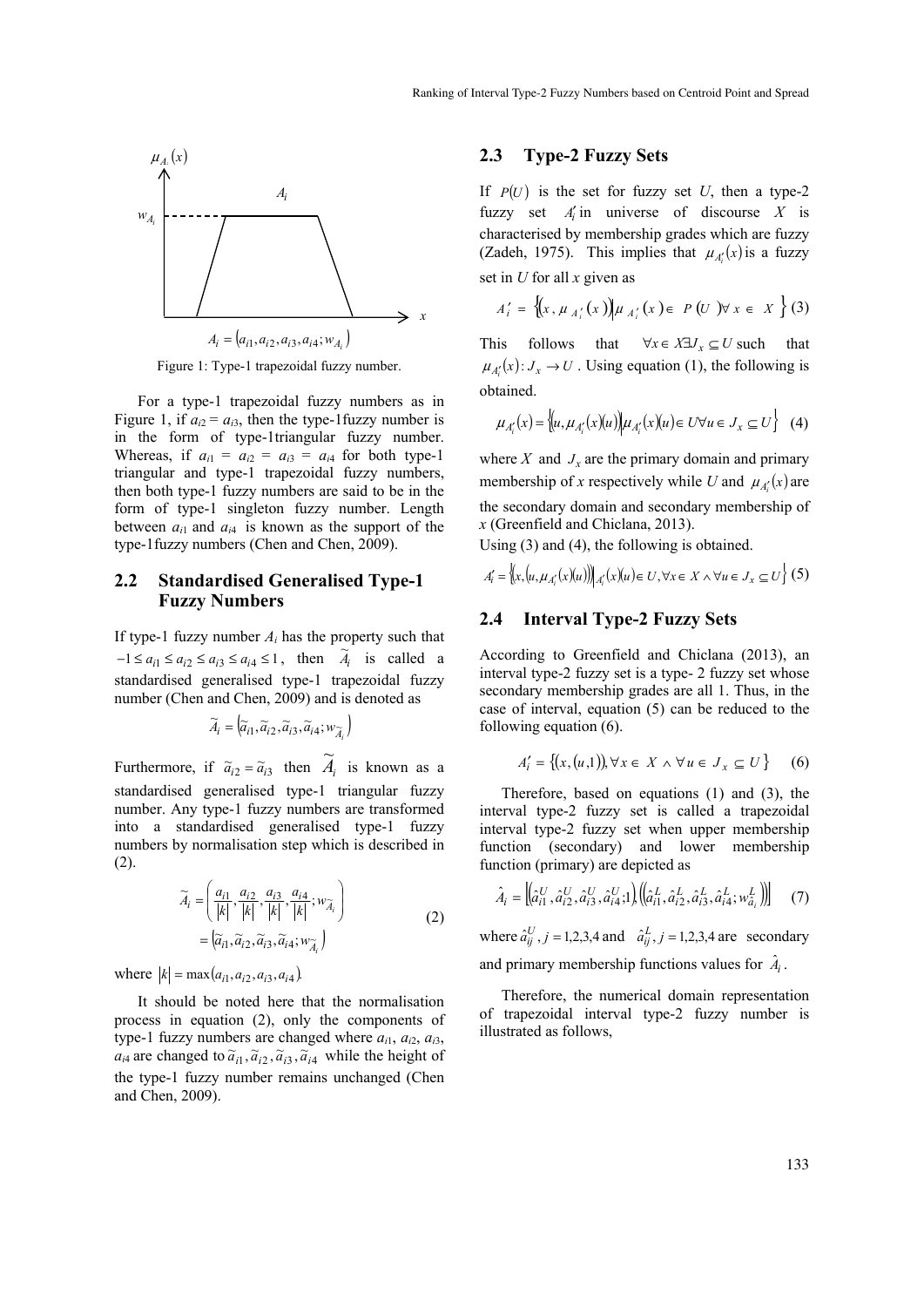

Figure 2: An interval type-2 fuzzy number.

## **3 PROPOSED METHODOLOGY**

In this section, details with regard to procedure involved in the proposed methodology are described. Full descriptions on the methodology are as follows.

This study first proposes a concept of standardised generalised interval type-2 fuzzy numbers in replacing the interval type-2 fuzzy numbers for easy computation. This is because the proposed concept provides generic representation of interval type-2 fuzzy numbers that are suitable for decision making purposes such as consideration of both positive and negative values. Thus, the definition of standardised generalised interval type-2 fuzzy number introduced in this study is given as the following.

If an interval type-2 fuzzy number  $\hat{A}_i$  has the property such that  $-1 < \hat{a}_{i1}^U < \hat{a}_{i2}^U < \hat{a}_{i3}^U < \hat{a}_{i4}^U < 1$  and  $1 < \hat{a}_{i1}^L < \hat{a}_{i2}^L < \hat{a}_{i3}^L < \hat{a}_{i4}^L < 1$ , then  $A'_i$  is called as a standardised generalised interval type-2 fuzzy number denoted as

$$
A'_{i} = \left[ \left( a'_{i1}^{U}, a'_{i2}^{U}, a'_{i3}^{U}, a'_{i4}^{U}; 1 \right) \left( a'_{i1}^{L}, a'_{i2}^{L}, a'_{i3}^{L}, a'_{i4}^{L}; w^{L}_{a_{i}} \right) \right]
$$
 (8)

Any interval type-2 fuzzy numbers are transformed into a standardised generalised interval type-2fuzzy numbers by normalisation process shown as follows.

$$
A'_{i} = \left[ \left( \frac{\hat{a}_{i1}^{U}}{|k|}, \frac{\hat{a}_{i2}^{U}}{|k|}, \frac{\hat{a}_{i3}^{U}}{|k|}, \frac{\hat{a}_{i4}^{U}}{|k|}, 1 \right) , \left( \left( \frac{\hat{a}_{i1}^{L}}{|k|}, \frac{\hat{a}_{i2}^{L}}{|k|}, \frac{\hat{a}_{i3}^{L}}{|k|}, \frac{\hat{a}_{i4}^{L}}{|k|}, \frac{\hat{a}_{i4}^{L}}{|k|}, \frac{\hat{a}_{i4}^{L}}{|k|}, \frac{\hat{a}_{i4}^{L}}{|k|}, \frac{\hat{a}_{i4}^{L}}{|k|} \right) \right]
$$
\n
$$
= \left[ \left( a_{i1}^{U}, a_{i2}^{U}, a_{i3}^{U}, a_{i4}^{U}; 1 \right) , \left( \left( a_{i1}^{L}, a_{i2}^{L}, a_{i3}^{L}, a_{i4}^{L}; \mathbf{w}_{a_i}^{L} \right) \right) \right] \quad (9)
$$
\nwhere  $|k| = \max \left( \hat{a}_{i1}^{U}, \hat{a}_{i2}^{U}, \hat{a}_{i3}^{U}, \hat{a}_{i4}^{U} \right)$ 

It should be noted here that the normalisation process only changes the components of interval

type-2 fuzzy numbers where  $\hat{a}_{i1}^U$ ,  $\hat{a}_{i2}^U$ ,  $\hat{a}_{i3}^U$ ,  $\hat{a}_{i4}^U$  and  $\hat{a}_{i1}^L, \hat{a}_{i2}^L, \hat{a}_{i3}^L, \hat{a}_{i4}^L$  are changed to  $a_{i1}^{\prime U}, a_{i2}^{\prime U}, a_{i3}^{\prime U}, a_{i4}^{\prime U}$ and  $a'_{i1}$ ,  $a'_{i2}$ ,  $a'_{i3}$ ,  $a'_{i4}$  respectively while the heights of interval type-2 fuzzy number remain unchanged.

After the interval type-2 fuzzy numbers are transformed into standardized generalised interval type-2 fuzzy numbers, the standardized generalised interval type-2 fuzzy numbers obtained are then ranked using the following procedure.

- Reduce the standardised generalised interval type-2 fuzzy number using Nie and Tan (2008) reduction method.
- Extend the *CPS* ranking method (Bakar and Gegov, 2014) to ranking the reduced standardised generalised interval type-2 fuzzy number.

### **3.1 Part One**

According to Greenfield and Chiclana, 2013), the reduction algorithm is a process of reducing type-2 fuzzy sets into type-1 fuzzy sets. The process generalises the operations defined for crisp numbers to type-1 fuzzy sets mathematically which is in line with the Extension Principle developed by Zadeh (1965). In an analysis on accuracy by Greenfield and Chiclana (2013), Nie and Tan (2008) reduction method outperforms Wu and Mendel (2002) and Enhanced Iterative Algorithm with Stop Condition, EIASC(Wu and Nie, 2011) methods.

Since, it is shown that equation (6) is obtained from equation (5), hence the reduction algorithm developed for type-2 fuzzy sets by Nie and Tan (2008) is also applicable to interval type-2 fuzzy sets. In this case, the numerical representation of interval type-2 fuzzy sets which is the interval type-2 fuzzy numbers is reduced into type-1 fuzzy numbers. Therefore, without loss of generality, the reduction of standardised generalised interval type-2 fuzzy numbers into type-1 fuzzy numbers using Nie and Tan (2008) is as follows.

$$
\mu_{A'_i} = \frac{1}{2} \Big( \mu_{A'_i}^L + \mu_{A'_i}^U \Big)
$$

$$
= \left[ \frac{1}{2} \Big( a'_{i1}^U + a'_{i1}^L, a'_{i2}^U + a'_{i2}^L, a'_{i3}^L + a'_{i3}^U, a'_{i4}^U + a'_{i4}^L \Big) \right] (10)
$$

where

$$
a_{i1}^{\prime U}, a_{i1}^{\prime L}, a_{i2}^{\prime U}, a_{i2}^{\prime L}, a_{i3}^{\prime L}, a_{i3}^{\prime U}, a_{i4}^{\prime U}, a_{i4}^{\prime L} \in [-1,1].
$$

Note that, Nie andTan (2008) reduction method in equation (10) neglects the non-normal interval type-2 fuzzy sets in their analysis as the work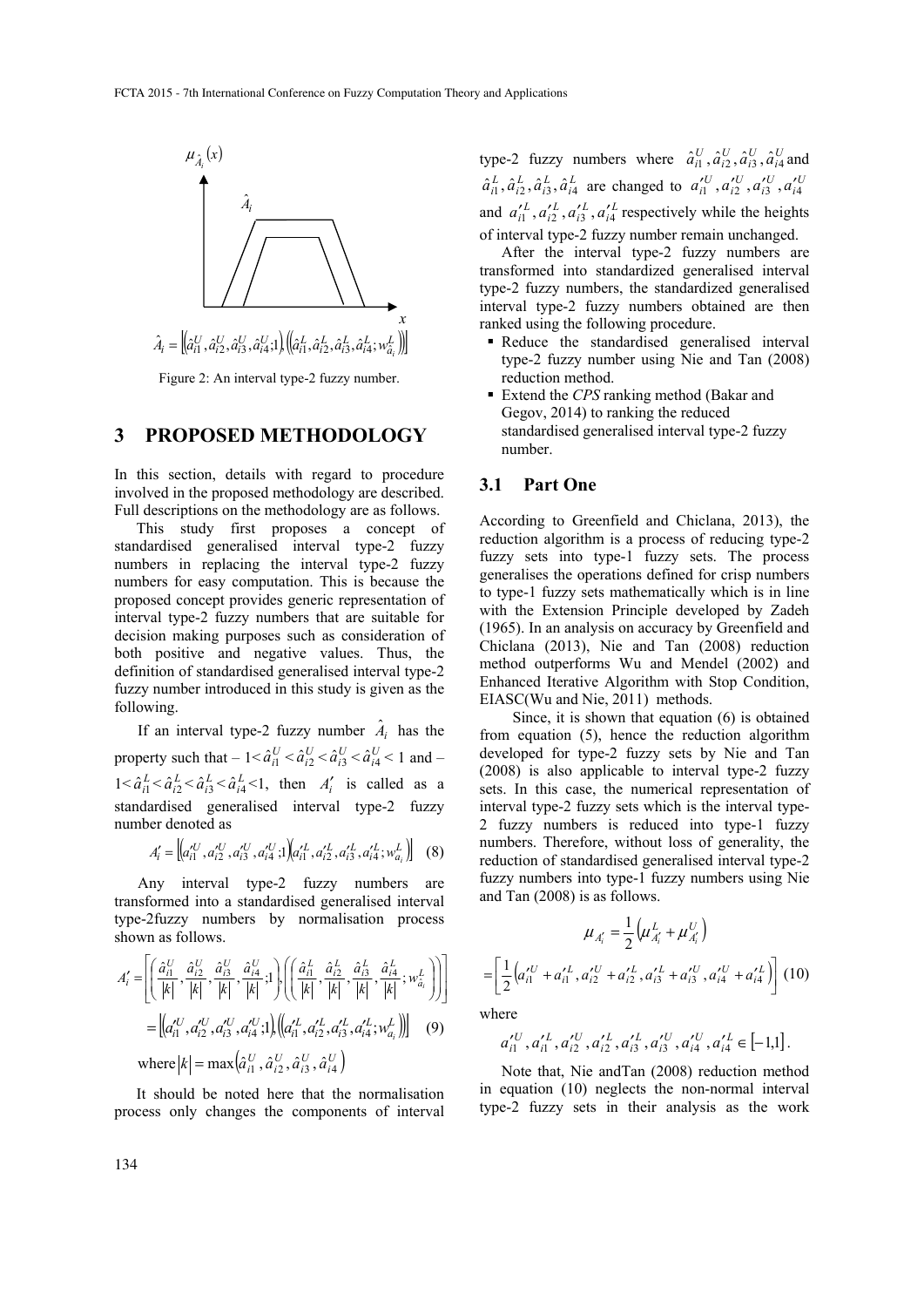assumes that the heights for both primary and secondary components are always 1,  $\mu_{A_i}^L$ ,  $\mu_{A_i}^U = 1$ . However, Wu and Mendel (2009) indicate that the height of secondary component is  $1, \mu_{A_i'}^L = 1$  but the height of the primary component can be between 0 and  $1, \mu_{A_i}^U \in [0,1]$ . Therefore, based on this reason, this study extends the work by Nie andTan (2008) where the extension is as follows.

$$
\mu_{A'_i} = \frac{1}{2} \left( \mu_{A'_i}^L + \mu_{A'_i}^U \right)
$$

$$
= \left[ \frac{1}{2} \left( a_{i1}^{\prime U} + a_{i1}^{\prime L}, a_{i2}^{\prime U} + a_{i2}^{\prime L}, a_{i3}^{\prime L} + a_{i3}^{\prime U}, a_{i4}^{\prime U} + a_{i4}^{\prime L}, 1 + w_{A'_i}^L \right) \right] (11)
$$
where  $a_{i1}^{\prime U}, a_{i1}^{\prime L}, a_{i2}^{\prime U}, a_{i3}^{\prime L}, a_{i3}^{\prime U}, a_{i4}^{\prime U}, a_{i4}^{\prime L} = [-1,1]$ 

 $w_{A'_{i}}^{L} \in [0,1]$ It is worth mentioning here that, the main

different between equations (10) and (11) is the latter considers the height in the reduction process while this is neglected by the former. This extension is introduced in this study as it provides a more generic valuation for the height of the primary component and standardised generalised interval type-2 fuzzy numbers. This process is crucial for evaluating standardised generalised interval type-2 fuzzy numbers, especially when they are applied for decision making. It is worth mentioning here that the extension is introduced in accordance to equation (6) given by Wu and Nie (2011). Note that, the reduction process in equation (11) reduces standardised generalised interval type-2 fuzzy numbers and not the interval type-2 fuzzy numbers.

#### **3.2 Part Two**

As mentioned in the introduction section, the *CPS* ranking method introduced by Bakar and Gegov (2014) caters limitations faced by existing established methods in ranking type-1 fuzzy numbers. Effectiveness of this method in ranking various type-1 fuzzy numbers cases proves this method is applicable for practical usage. Note that, as standardised generalised interval type-2 fuzzy numbers are used in previous part, the reduction step in (11) reduces standardised generalised interval type-2 fuzzy numbers into standardised generalised type-1 fuzzy numbers. Therefore, the *CPS* ranking method proposed by Bakar and Gegov (2014) is extended to the *CPS*2 ranking method to indicate that the *CPS*2 ranking method is utilised for ranking standardised generalised type-1 fuzzy numbers after

reduction from standardised generalised interval type-2 fuzzy numbers. Details on the procedure in the *CPS*2 ranking method are as follows.

Let *A* be standardised generalised type-1 fuzzy numbers after reduction using equation (11) described as  $A = (a_1, a_2, a_3, a_4; w_A)$ ,

**Step 1:** Compute the centroid point value for standardised generalised type-1 fuzzy number *A* using Shieh (2007) formula such that the horizontal  $-x$  centroid value of *A*, *xA* is calculated as

$$
x_A = \frac{\int_{-\infty}^{\infty} x f(x) dx}{\int_{-\infty}^{\infty} f(x) dx}
$$
 (12)

and vertical –  $y$  cenrtroid of A,  $yA$  is

$$
y_A = \frac{\int_{0}^{w_A} \alpha \Big| A^{\alpha} \Big| d\alpha}{\int_{0}^{w_A} \Big| A^{\alpha} \Big| d\alpha} \tag{13}
$$

where

 $A^{\alpha}$  is length of  $\alpha$  – cuts of standardised generalised

type-1 fuzzy number *A*,  $x_A \in [-1, 1]$  and  $y_A \in [0, w_A]$ .

**Step 2:** Calculate the spread value for standardised generalised type-1 fuzzy number *A* by considering the distance along  $x - axis$ from  $x_4$  defines as

$$
i_A = dist(a_4 - a_1) = |a_4 - x_A| + |x_A - a_1|
$$
  
= |a\_4 - a\_1| (14)

and the distance along vertical  $y$  – axis defines as

$$
ii_A = y_A \tag{15}
$$

Therefore, the spread of  $A$ ,  $s_A$  is defined as

$$
s_A = i_A \mathbf{x} \ i i_A \tag{16}
$$

where  $i_A$  and  $ii_A$  are  $dist(a_4 - a_1)$  and  $y_A$  respectively. *s<sub>A</sub>*, *i<sub>A</sub>*, *ii<sub>A</sub>*, *dist*( $a_4 - a_1$ )∈[0,1].

**Step 3:** Determine the ranking value for standardised generalised type-1 fuzzy number *A* using the following equation as

$$
CPS_{2}(A) = x_{A} \times y_{A} \times (1 - s_{A})
$$
 (17)

where

 $x_A$  is the horizontal – *x* centroid for *A* 

 $y_A$  is the vertical – *y* centroid for *A* 

*As* is the spread for *A*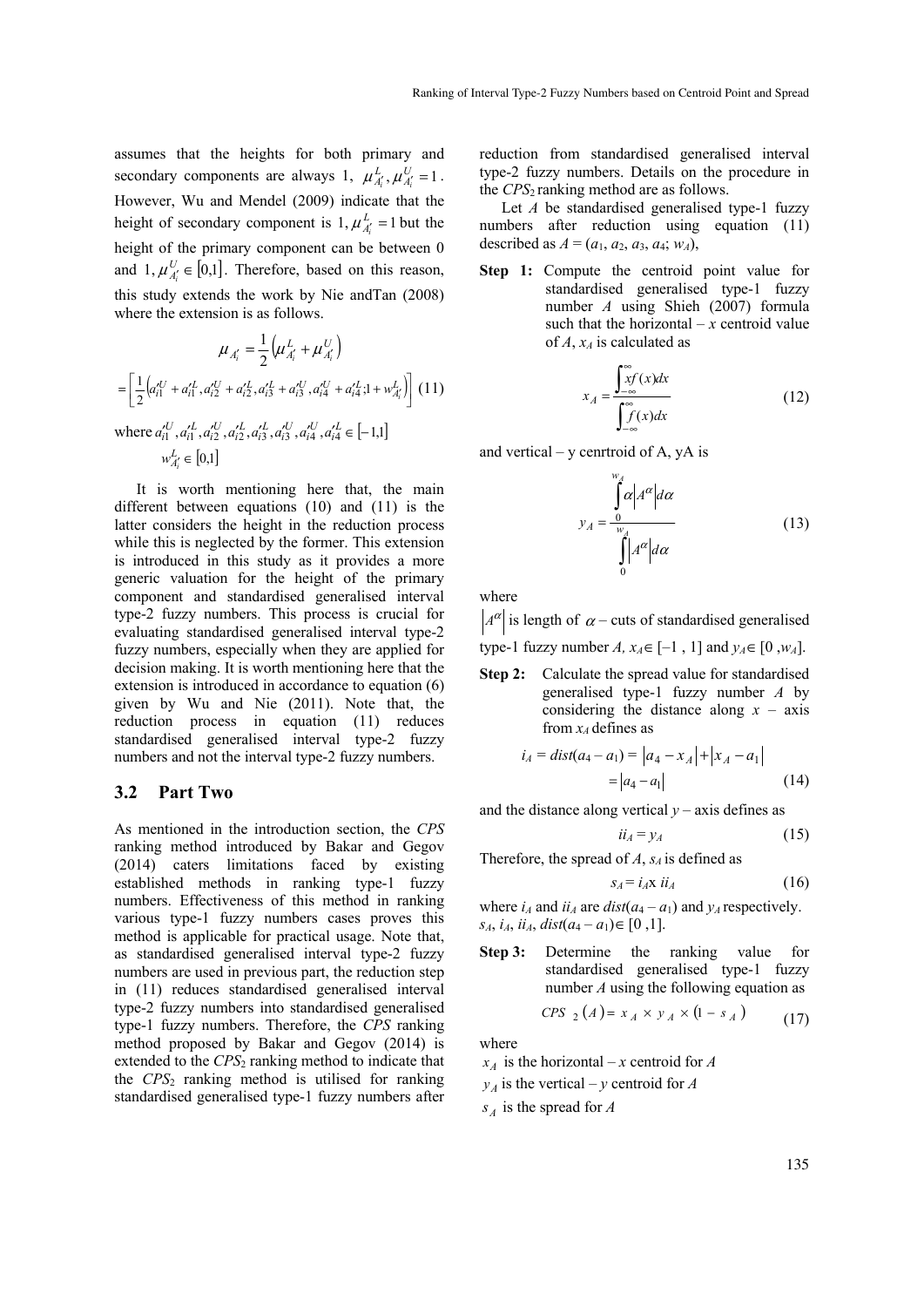$CPS_2(A) \in [-1, 1]$ If *CPS*  $_2(A)$  > *CPS*  $_2(B)$ , then  $A \succ B$  (i.e. *A* is greater than *B* ).

If *CPS*  $_2(A) < CPS$   $_2(B)$ , then  $A \prec B$  (i.e. *A* is lesser than *B* ).

If *CPS*  $_2(A) = CPS$   $_2(B)$ , then  $A \approx B$  (i.e. *A* and *B* are equal).

# **4 VALIDATION OF RESULTS**

In this validation, relevant benchmarking examples of standardised generalised interval type-2 fuzzy numbers are introduced for the first time in the literature of fuzzy sets. It has to be noted here that validation in this section is a comparative – based analysis which compares the *CPS*<sub>2</sub> ranking method with some established ranking methods of ranking type-1 fuzzy numbers to ranking standardised generalised interval type-2 fuzzy numbers. This is because there are inadequate methods for ranking standardised generalised interval type-2 fuzzy numbers in the literature of fuzzy sets. Moreover, the standardised generalised interval type-2 fuzzy numbers are reduced into standardised generalised type-1 fuzzy numbers, thus established ranking methods considered in this study are suitable for ranking standardised generalised type-1 fuzzy numbers

Benchmarking examples developed in this study involve cases that are related with decision making problems. If a ranking method produces correct ranking result such that the result is consistent with human intuition, then the ranking result is signified as consistent (Y), otherwise, it is inconsistent (N). As mentioned, all established existing ranking methods used in this section are methods established for ranking standardised generalised type-1 fuzzy numbers. Thus, these established methods are added '2' (e.g. 2-Cheng (1998)) to signify that they are methods for ranking standardised generalised type-1 fuzzy numbers but are extended to ranking standardised generalised interval type-2 fuzzy number for the first time. Note that, these methods are applicable to ranking standardised generalised interval type-2 fuzzy numbers only if all standardised generalised interval type-2 fuzzy numbers considered in this validation are reduced standardised generalised type-1 fuzzy numbers using equation (11). Therefore, cases of standardised generalised interval type-2 fuzzy numbers considered in this study that are potentially appeared in decision making environment are as follows.

**Case 1:** Embedded standardised generalised interval type-2 fuzzy numbers of different shapes.

Consider two standardised generalised interval type-2 fuzzy numbers  $A'_{i1}$  and  $A'_{i2}$  shown in Figure 3. The correct ranking order such that the ranking result is consistent with human intuition for this case is  $A'_{i1} \succ A'_{i2}$  because the centroid point of  $A'_{i1}$  is greater than  $A'_{i2}$ . Using Chen and Chen (2009) ranking method, an unreasonable ranking order is produced such that the result is inconsistent with human intuition  $A'_{i2} \succ A'_{i1}$  as they treat type-2 fuzzy numbers with smaller centroid point as greater than the other. Kumar et al. (2010) and Chen and Sanguatsan (2011) ranking methods on the other hand treat both type-2 fuzzy numbers as equal ( $A'_{i1}$ )  $\approx A'_{2}$ ) which is also incorrect such that the result is inconsistent with human intuition. It is also shown in Table 1 where ranking methods by Cheng (1998) and Chu and Tsao (2002) unable to give any ranking result for this case as they are only applicable to normal case of standardised generalised interval type-2 fuzzy numbers. Using the  $CPS_2$  ranking method, the ranking order produced is the same as Dat et al. (2012) ranking method where both ranking methods produce correct ranking order for this case such that the result is consistent with human intuition by ranking the standardised generalised interval type-2 fuzzy numbers with higher centroid point as higher ranking order.



 $A'_{i1} = [(0.1, 0.2, 0.4, 0.5, 1, 1), ((0.2, 0.25, 0.35, 0.4, 0.7, 0.7))]$  $A'_{12} = [(0.1, 0.3, 0.3, 0.5, 1, 1), ((0.2, 0.3, 0.3, 0.4, 0.7, 0.7))]$ 

Figure 3: Standardised generalised interval type -2 fuzzy numbers  $A'_{i1}$  and  $A'_{i2}$  of Case 1.

**Case 2:** Embedded standardised generalised interval type-2 fuzzy numbers of different spreads

Consider two standardised generalised interval type-2 fuzzy numbers  $A'_{i1}$  and  $A'_{i2}$  shown in Figure 4. The correct ranking order such that the ranking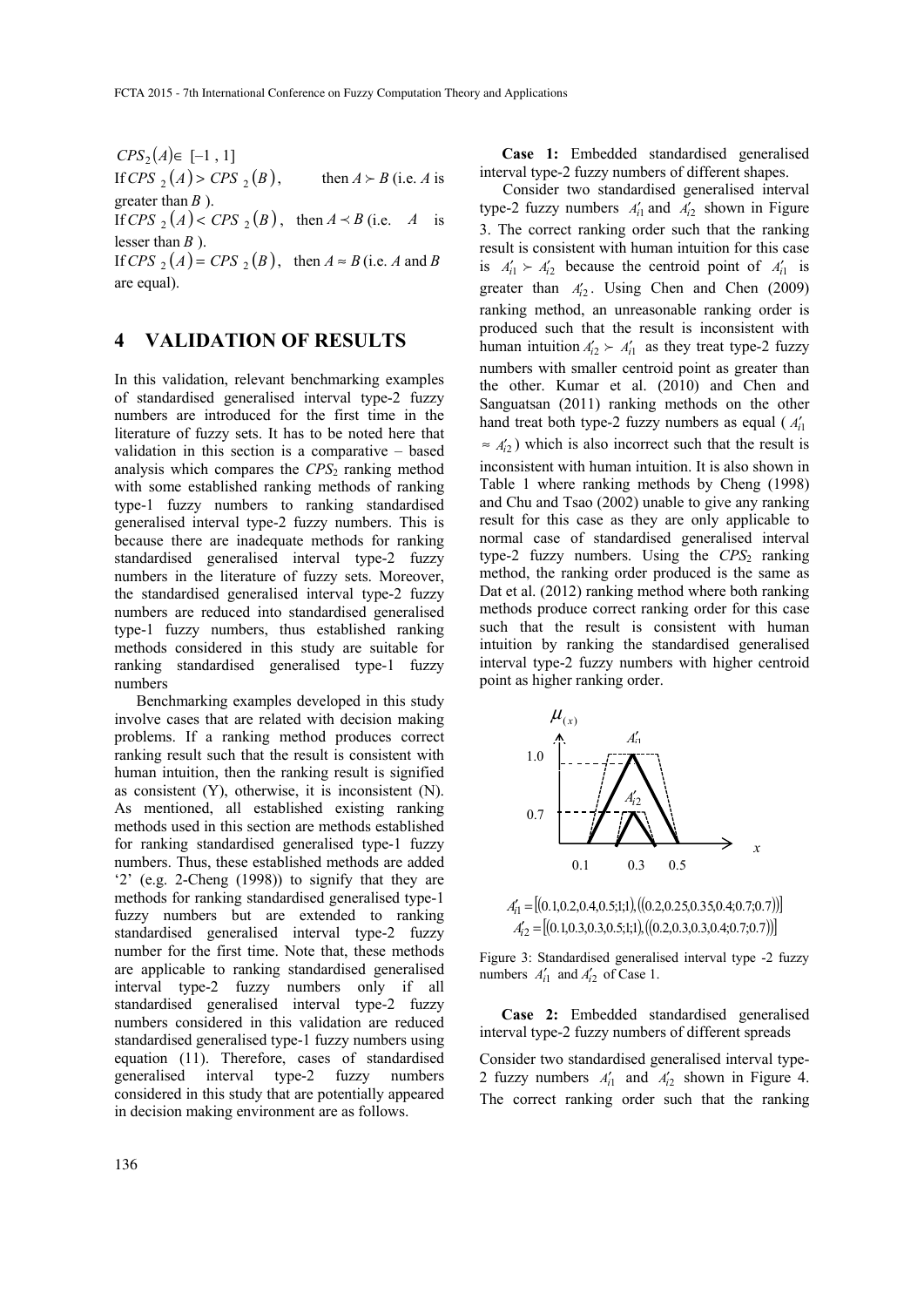| <b>Methods</b>                        | Type-2 fuzzy<br>numbers |           | Ranking                   | <b>Evaluation</b> |
|---------------------------------------|-------------------------|-----------|---------------------------|-------------------|
|                                       | $A'_{i1}$               | $A'_{i2}$ | <b>Results</b>            |                   |
| 2-Cheng (1998)                        |                         |           | $\mathbf x$               | N                 |
| 2-Chu and Tsao<br>(2002)              |                         |           | X                         | N                 |
| 2-Chen and<br>Chen (2009)             | 0.2243                  | 0.2272    | $A'_{i1} \preceq A'_{i2}$ | N                 |
| 2-Kumar et al.<br>(2010)              | 0.2400                  | 0.2400    | $A'_{i1} \approx A'_{i2}$ | N                 |
| 2-(Chen and<br>Sanguatsan,<br>2011)   | 0.3000                  | 0.3000    | $A'_{i1} \approx A'_{i2}$ | N                 |
| 2-Dat et al.<br>(2012)                | 0.3333                  | 0.2220    | $A'_{i1} \succ A'_{i2}$   | Y                 |
| 2-Yu et al.<br>$(2013), \alpha = 0$   | 1.0000                  | 1.0000    | $A'_{i1} \prec A'_{i2}$   | N                 |
| 2-Yu et al.<br>$(2013), \alpha = 0.5$ | 1.0000                  | 1.0000    | $A'_{i1} \approx A'_{i2}$ | N                 |
| 2-Yu et al.<br>$(2013), \alpha = 1$   | 1.0000                  | 1.0000    | $A'_{i1} \succ A'_{i2}$   | Y                 |
| $CPS_2$                               | 0.0136                  | 0.0077    | $A'_{i1} \succ A'_{i2}$   | Y                 |

Table 1: Comparative results for Case 1.

 'x' denotes ranking method as unable to rank the standardised generalised interval type-2 fuzzy numbers

'-' denotes no ranking result are obtained.

'Y' denotes the ranking result is consistent

'N' denotes the ranking result is inconsistent.

result is consistent with human intuition for this case is  $A'_{i2} > A'_{i1}$ . This is due to ranking order for any standardised generalised interval type-2 fuzzy numbers with lower spread value is greater than others provided that the centroid point value of each standardised generalised interval type-2 fuzzy number under considerationis the same. In this case, Kumar et al. (2010), Chen and Sanguatsan (2011) and Dat et al. (2012) ranking methods are unable to differentiate the standardised generalised interval type-2 fuzzy numbers where they produce equal ranking  $(A'_{i1} \approx A'_{i2})$  such that the result is inconsistent with human intuition. Cheng (1998) and Chu andTsao (2002) ranking methods in this case produce no ranking result as they both are not applicable when dealing with non – normal standardised generalised interval type-2 fuzzy numbers. Ranking method by Yu et al. (2013) on the other hand, captures the actual decision makers' preference by utilising the degree of optimisms in obtaining the ranking order for the standardised generalised interval type-2 fuzzy numbers. Thus, this method produces many ranking result for this case. Another incorrect ranking order such that the result is inconsistent with human intuition is produced by Chen and Chen (2009) ranking method where it gives  $A'_{i1} \prec A'_{i2}$ . Based on Table 2, only the *CP*S2 ranking method produces correct ranking

order such that the result is consistent with human intuition by giving priority towards standardised generalised interval type-2 fuzzy numbers with lower spread as higher ranking. It is also shown in this case where most of the latest presented ranking methods are unable to solve this case appropriately.



 $A'_{i1} = [(0.2, 0.5, 0.5, 0.8; 1; 1), ((0.4, 0.5, 0.5, 0.6; 0.5; 0.5))]$  $A'_{12} = [(0.25, 0.5, 0.5, 0.75, 1, 1), ((0.45, 0.5, 0.5, 0.55, 0.5, 0.5))]$ 

Figure 4: Standardised generalised interval type-2 fuzzy numbers  $A'_{i1}$  and  $A'_{i2}$  of Case 2.

Table 2: Comparative results for Case 2.

| <b>Methods</b>                          | Type-2 fuzzy<br>numbers |           | Ranking                   | <b>Evaluation</b> |
|-----------------------------------------|-------------------------|-----------|---------------------------|-------------------|
|                                         | $A'_{i1}$               | $A'_{i2}$ | <b>Results</b>            |                   |
| 2-Cheng (1998)                          |                         |           | X                         | N                 |
| 2-Chu and Tsao<br>(2002)                |                         |           | X                         | N                 |
| 2-Chen and<br>Chen (2009)               | 0.3819                  | 0.4770    | $A'_{i1} \prec A'_{i2}$   | N                 |
| 2-Kumar et al.<br>(2010)                | 0.5000                  | 0.5000    | $A'_{i1} \approx A'_{i2}$ | N                 |
| 2-(Chen and<br>Sanguatsan,<br>2011)     | 0.3000                  | 0.3000    | $A'_{i1} \approx A'_{i2}$ | N                 |
| 2-Dat et al.<br>(2012)                  | 0.1111                  | 0.1111    | $A'_{i1} \approx A'_{i2}$ | N                 |
| 2-Yu et al.<br>$(2013), \alpha = 0$     | 1.0000                  | 1.0000    | $A'_{i1} \prec A'_{i2}$   | N                 |
| $2-Yu$ et al.<br>$(2013), \alpha = 0.5$ | 1.0000                  | 1.0000    | $A'_{i1} \approx A'_{i2}$ | N                 |
| $2-Yu$ et al.<br>$(2013), \alpha = 1$   | 1.0000                  | 1.0000    | $A'_{i1} \succ A'_{i2}$   | Y                 |
| $CPS_2$                                 | 0.0135                  | 0.0115    | $A'_{i1} \succ A'_{i2}$   | Y                 |

'x' denotes ranking method as unable to rank the standardised generalised interval type-2 fuzzy numbers

'-' denotes no ranking result are obtained.

'Y' denotes the ranking result is consistent

'N' denotes the ranking result is inconsistent.

**Case 3:** Reflection of standardised generalised interval type-2 fuzzy numbers.

Consider two standardised generalised interval type-2 fuzzy numbers  $A'_{i1}$  and  $A'_{i2}$  shown in Figure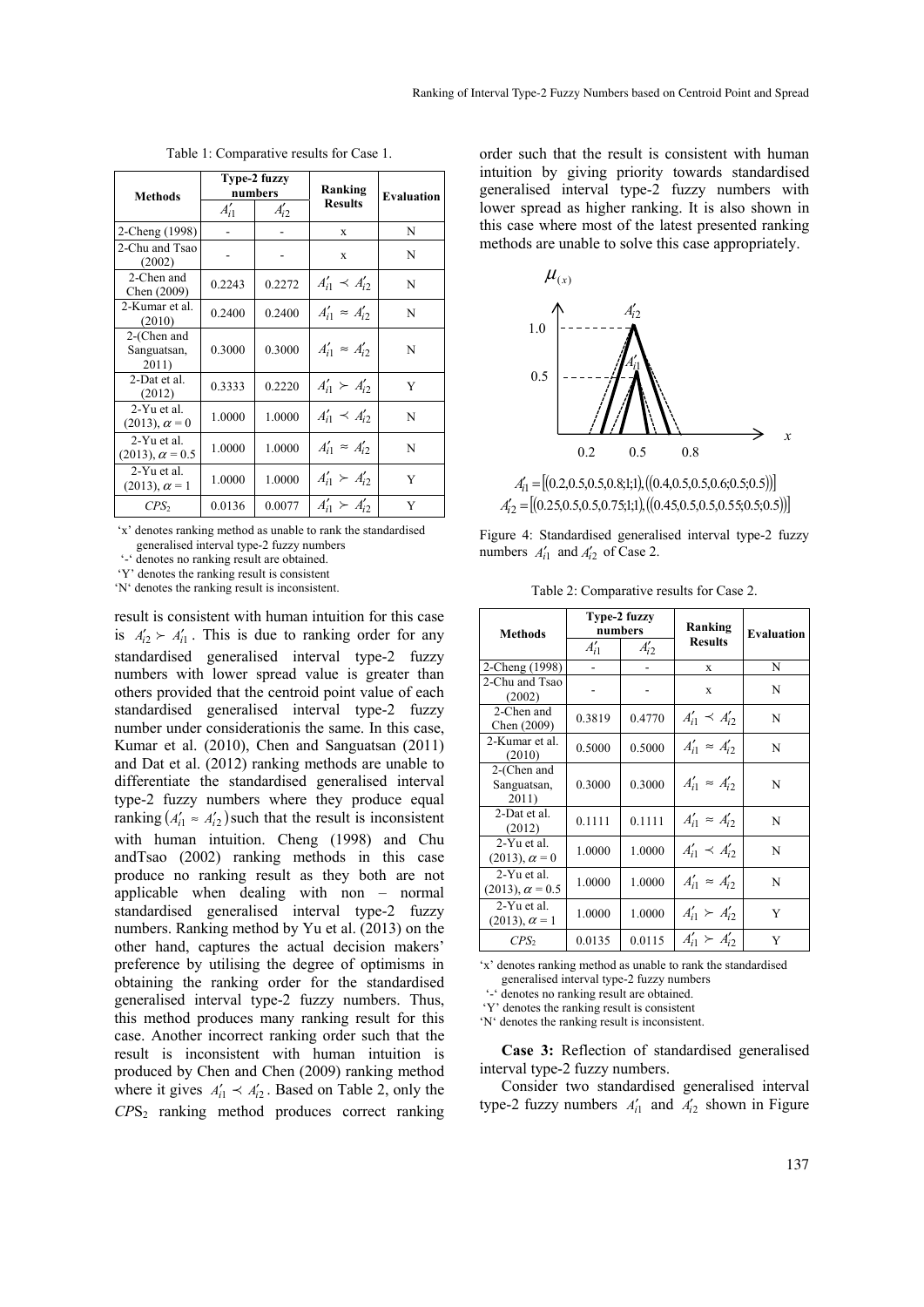5. It is obvious that  $A'_{2}$  is situated on the farthest right of  $A'_{i1}$ , where the correct ranking order such that for this case such that the result is consistent with human intuitions is  $A'_{i2} \succ A'_{i1}$ . Cheng (1998) and Chu and Tsao (2002) ranking methods again produce no ranking result for this case while Kumar et al. (2010) ranking method is incapable to differentiate both standardised generalised interval type-2 fuzzy numbers, hence produces incorrect ranking result such that the result is inconsistent



Figure 5: Standardised generalised interval type-2 fuzzy numbers  $A'_{i1}$  and  $A'_{i2}$  of Case 3.

| <b>Methods</b>                        | Type-2 fuzzy<br>numbers |           | Ranking                   | <b>Evaluation</b> |
|---------------------------------------|-------------------------|-----------|---------------------------|-------------------|
|                                       | $A'_{i1}$               | $A'_{i2}$ | <b>Results</b>            |                   |
| 2-Cheng (1998)                        |                         |           | $\mathbf x$               | N                 |
| 2-Chu and Tsao<br>(2002)              |                         |           | X                         | N                 |
| 2-Chen and<br>Chen (2009)             | $-0.2272$               | 0.2272    | $A'_{i1} \prec A'_{i2}$   | Y                 |
| 2-Kumar et al.<br>(2010)              | 0                       | $\theta$  | $A'_{i1} = A'_{i2}$       | N                 |
| 2-(Chen and<br>Sanguatsan,<br>2011)   | $-0.3000$               | 0.3000    | $A'_{i1} \prec A'_{i2}$   | Y                 |
| 2-Dat et al.<br>(2012)                | 0.1333                  | 0.1500    | $A'_{i1} \prec A'_{i2}$   | Y                 |
| $2-Yu$ et al.<br>$(2013), \alpha = 0$ | 1.0000                  | 1.0000    | $A'_{i1} \prec A'_{i2}$   | N                 |
| 2-Yu et al.<br>$(2013), \alpha = 0.5$ | 1.0000                  | 1.0000    | $A'_{i1} \approx A'_{i2}$ | N                 |
| $2-Yu$ et al.<br>$(2013), \alpha = 1$ | 1.0000                  | 1.0000    | $A'_{i1} \succ A'_{i2}$   | Y                 |
| $CPS_2$                               | $-0.0077$               | 0.0077    | $A'_{i1} \prec A'_{i2}$   | Y                 |

Table 3: Comparative results for Case 3.

'x' denotes ranking method as unable to rank the standardised generalised interval type- 2 fuzzy numbers

denotes no ranking result are obtained.

'Y' denotes the ranking result is consistent

'N' denotes the ranking result is inconsistent.

with human intuition. While for the  $CPS<sub>2</sub>$  ranking method, the ranking order obtained is the same as Chen and Chen (2009), Chen and Sanguatsan (2011) and Dat et al. (2012) where the ranking order is correct such that consistent with human intuitions.

**Case 4:** Non – overlapping standardised generalised interval type-2 fuzzy numbers of different shapes.

Consider different shape case of two non – overlapping standardised generalised interval type-2 fuzzy numbers  $A'_{i1}$  and  $A'_{i2}$  shown in Figure 6. Using the same explanation in Case 3, the correct ranking order such that the ranking result is consistent with human intuition is  $A'_{2} \succ A'_{1}$ . This is because a crisp value is always treated greater than any standardised generalised interval type-2 fuzzy numbers as it represent the actual value. Based on Table 4, only some ranking methods are capable to rank this case correctly such that the result is consistent with human intuitions. They are Chen and Chen (2009), Chen and Sanguatsan (2011), Dat et al. (2012) and the *CPS*2 ranking method. While, for other remaining ranking methods under consideration, they are incapable to give any ranking order for this case. Therefore, this case indicates that the *CPS*<sup>2</sup> ranking method not only capable to give consistent ranking order towards standardised generalised interval type-2 fuzzy numbers but also to crisp value.

It is notable that each presented method of ranking standardised generalised interval type-2 fuzzy numbers has its own strengths and weaknesses. Although, all methods use for comparing standardised generalised interval type-2 fuzzy numbers in this section are actually methods for ranking type-1 fuzzy numbers, the above analysis is provided to illustrate the capability of the established ranking methods in ranking standardised generalised interval type-2 fuzzy numbers rather than ranking type-1 fuzzy numbers only. Based on the analysis provided, there are some methods deals with cases of fuzzy numbers effectively while some produce irrelevant results for certain cases. Nevertheless, in each case examined above, the *CPS*2 ranking method is the most effective ranking method compared to other ranking methods under consideration where it provides correct ranking order such that the result is consistent with human intuition in all cases of standardised generalised interval type-2 fuzzy numbers considered in this study.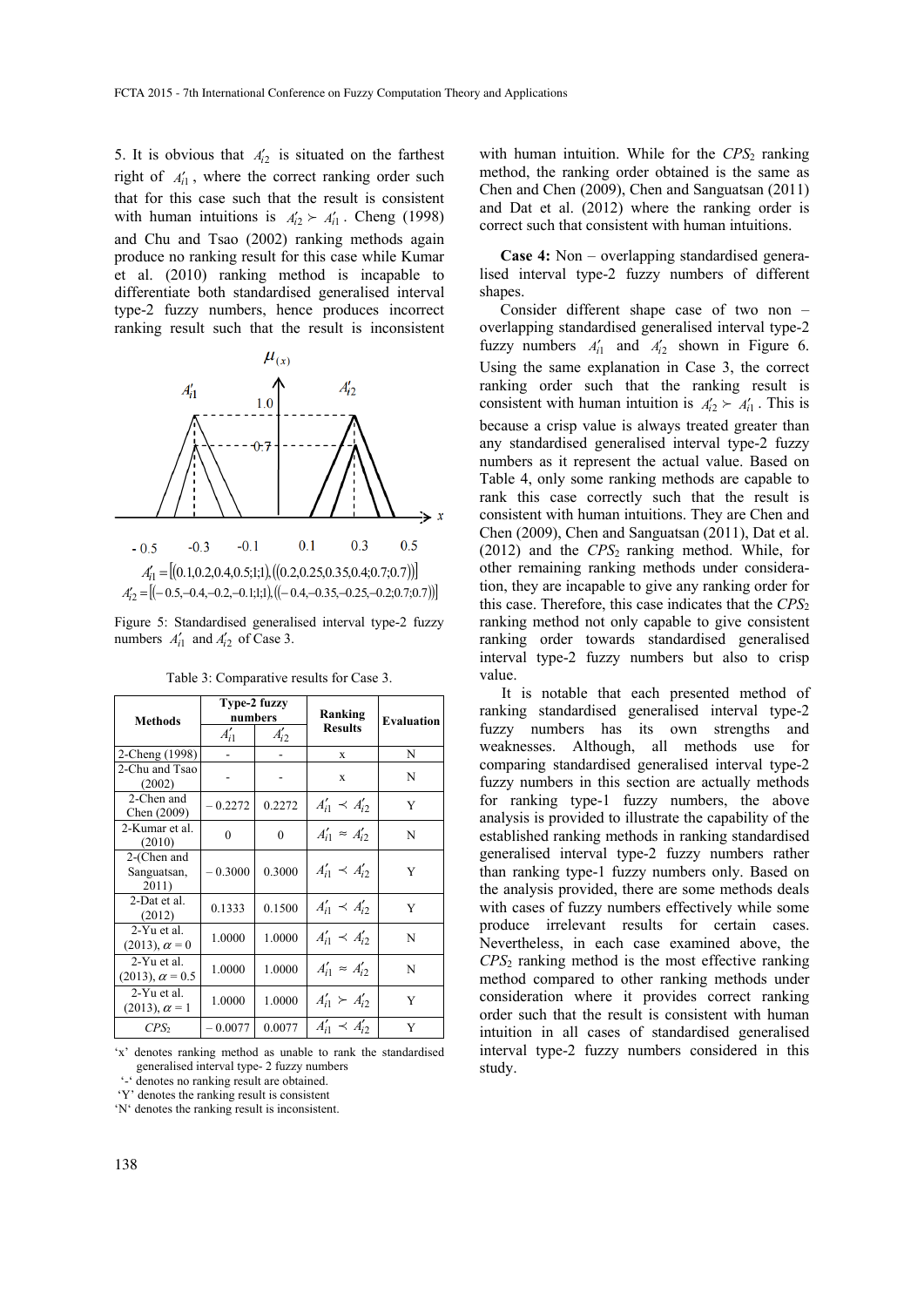

Figure 6: Standardised generalised interval type-2 fuzzy numbers  $A'_{i1}$  and  $A'_{i2}$  of Case 4.

|                                       | Type-2 fuzzy |           | Ranking                   | <b>Evaluation</b> |
|---------------------------------------|--------------|-----------|---------------------------|-------------------|
| <b>Methods</b>                        | numbers      |           |                           |                   |
|                                       | $A'_{i1}$    | $A'_{i2}$ | <b>Results</b>            |                   |
| 2-Cheng (1998)                        | X            | X         |                           | N                 |
| 2-Chu and Tsao<br>(2002)              | X            | X         |                           | N                 |
| 2-Chen and<br>Chen (2009)             | 0.2243       | 0.8500    | $A'_{i1} \prec A'_{i2}$   | Y                 |
| 2-Kumar et al.<br>(2010)              | $\mathbf x$  | X         |                           | N                 |
| 2-(Chen and<br>Sanguatsan,<br>2011)   | 0.3000       | 1.000     | $A'_{i1} \prec A'_{i2}$   | N                 |
| 2-Dat et al.<br>(2012)                | $\mathbf x$  | X         |                           | N                 |
| 2-Yu et al.<br>$(2013), \alpha = 0$   | 1.0000       | 1.0000    | $A'_{i1} \prec A'_{i2}$   | N                 |
| 2-Yu et al.<br>$(2013), \alpha = 0.5$ | 1.0000       | 1.0000    | $A'_{i1} \approx A'_{i2}$ | N                 |
| 2-Yu et al.<br>$(2013), \alpha = 1$   | 1.0000       | 1.0000    | $A'_{i1} \succ A'_{i2}$   | Y                 |
| CPS <sub>2</sub>                      | 0.0136       | 0.283     | $A'_{i1} \prec A'_{i2}$   | Y                 |

Table 4: Comparative results for Case 4.

'x' denotes ranking method as unable to rank the standardised generalised interval type-2 fuzzy numbers

'-' denotes no ranking result are obtained.

'Y' denotes the ranking result is consistent

'N' denotes the ranking result is inconsistent.

Since, the proposed methodology have been analysed through empirical validations proposed in this study, hence this implies that the proposed methodology is relevant and reliable for solving any real decision making problems involving standardised generalised interval type-2 fuzzy numbers.

## **5 CONCLUSION**

This study proposes a novel method for ranking standardised generalised interval type-2 fuzzy numbers which consists of centroid point and spread approaches, *CPS*2. In this paper, it is shown that the *CPS*2 ranking methodology is analysed and produced results that are correct such that the results are consistent with human intuition. Furthermore, the introduction of the standardised generalised interval type-2 fuzzy numbers in replacing conventional interval type-2 fuzzy numbers improves the capability of interval type-2 fuzzy numbers when being applied to decision making problems. In conclusion, the proposed method possesses intuitional concepts for ranking standardised generalised interval type-2 fuzzy numbers as well as for decision making analysis. Therefore, it is expected that this method can be further improved for decision making purposes.

## **REFERENCES**

- Agüero, J. R., Vargas, A. 2007. *Inferring the Operative Configuration of Distribution Networks Through Type-2 Fuzzy Logic Systems for Implementing Outage Management and State Estimation*, Proceedings of XXI Pan American Congress of Mechanical, Electrical, and Industrial Engineering, Lima, Peru.
- Bakar, A. S. A., Gegov, A. 2014. *Ranking of fuzzy numbers based centroid point and spread*, Journal of Intelligent and Fuzzy Systems, vol. 27.
- Bakar, A. S. A., Mohamad, D., Sulaiman, N. H. 2010.*Ranking fuzzy numbers using similarity measure with centroid*, IEEE International Conference on Science and Social Research, Kuala Lumpur.
- Bakar, A. S. A., Mohamad, D., Sulaiman, N. H. 2012. *Distance-based ranking fuzzy numbers*, Advances in Computational Mathematics and Its Applications, vol. 1(3).
- Bermudez, J. D., Segura, J. V., Vercher, E. 2012. *A multi objective genetic algorithm for cardinality constrained fuzzy portfolio selection*, Fuzzy Sets and Systems, vol. 188 (1).
- Chen, S. M., Chen, J. H. 2009.*Fuzzy risk analysis based on ranking generalized fuzzy numbers with different heights and different spreads*, Expert Systems with Applications, vol. 36.
- Chen, S. M., Munif, A., Chen,  $G S$ ., Liu  $H S$ . and Kuo, B – C. 2012. *Fuzzy risk analysis based on ranking generalized fuzzy numbers with different heights and different spreads*, Expert Systems with Applications, vol. 39.
- Chen, S. M., Sanguansat, K. 2011. *Analyzing fuzzy risk based on a new fuzzy ranking method between*